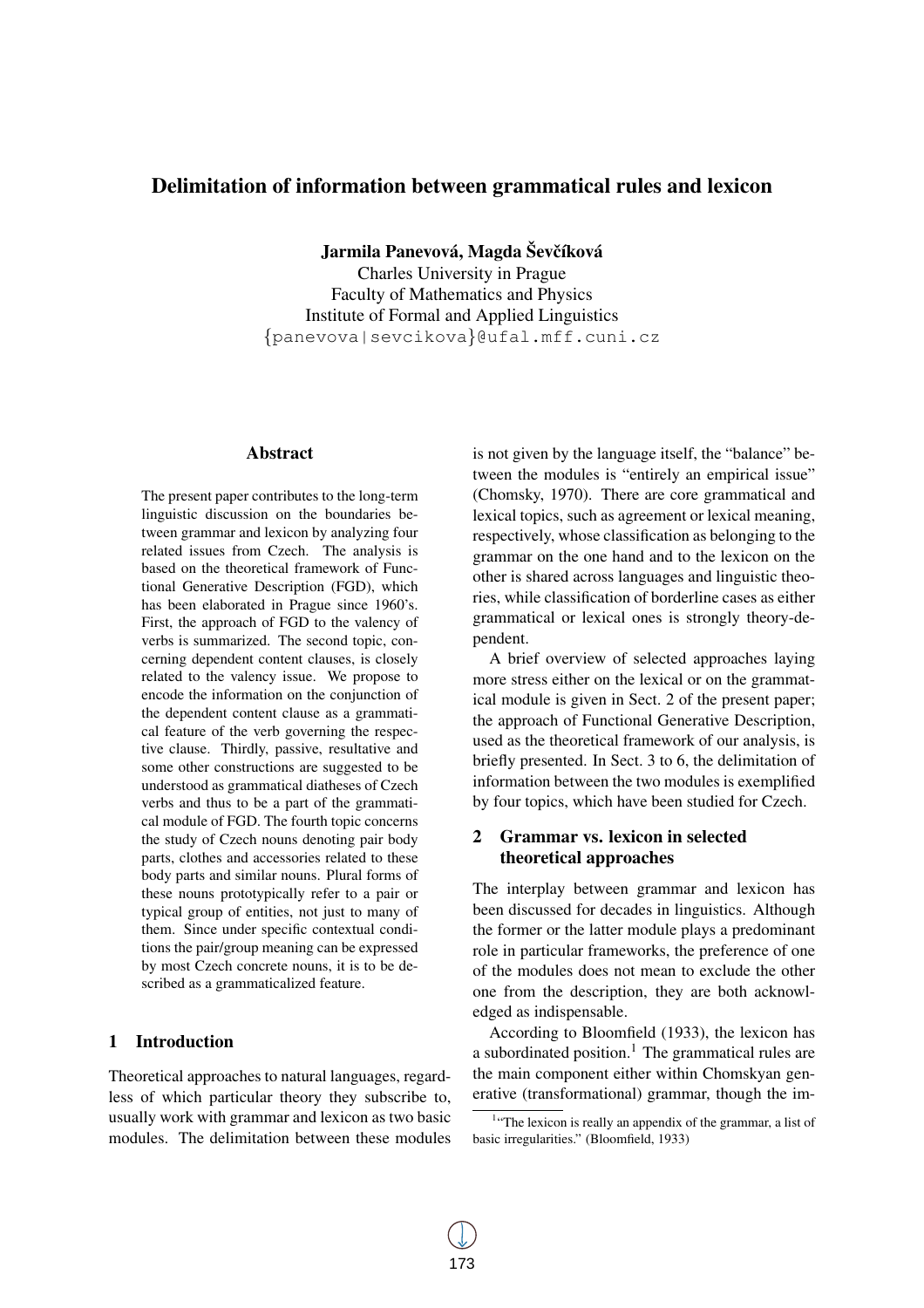portance of the lexical component was strengthen by the decision to treat certain types of nominalizations within the lexicon rather than within the transformational (grammatical) component (Chomsky, 1970).

On the other side of the scale of grammatically vs. lexically oriented approaches, $<sup>2</sup>$  there is the lexi-</sup> calist approach of Meaning-Text Theory by Mel'čuk et al. Within this framework, a richly structured lexicon, so-called Explanatory Combinatorial Dictionary, has been systematically compiled for individual languages; the Dictionary is considered as a central component of description of language, cf. (Mel'čuk, 1988; Mel'čuk, 2006). Lexicon plays a crucial role in categorial grammars (Ajdukiewicz, 1935) as well as in the lexicalized tree adjoining grammar, see Abeillé – Rambow  $(2000)$ , just to give two further (chronologically distant) examples.

Functional Generative Description (FGD) works with both grammatical and lexical modules since the original proposal of this framework in 1960's (Sgall, 1967); nevertheless, the main focus has been laid on grammatical, in particular syntactic, issues (Sgall et al., 1986). FGD has been proposed as a dependencybased description of natural language (esp. Czech). The meaning–expression relation is articulated here into several steps: the representations of the sentence at two neighboring levels are understood as the relation between form and function. The "highest" level (tectogrammatics) is a disambiguated representation of the sentence meaning, having the counterparts at lower levels. On the FGD framework the multi-layered annotation scenario of Prague Dependency Treebank 2.0 (PDT 2.0) has been built.

PDT 2.0 is a collection of Czech newspaper texts from 1990's to which annotation at the morphological layer and at two syntactic layers was added, namely at the layer of surface syntax (so-called analytical layer) and of deep syntax (layer of linguistic meaning, tectogrammatical layer) (Hajič et al.,  $2006$ .<sup>3</sup> At the morphological layer each token is assigned a lemma (e.g. nominative singular for nouns) and a positional tag, in which the part of speech and formal-morphological categories are specified (e.g. case, number etc. for nouns). At the analytical layer, the surface-syntactic structure of the sentence is represented as a dependency tree, each of the tree nodes corresponds exactly to one morphological token and is labeled as a subject or object etc. At the tectogrammatical layer, the linguistic meaning of the sentence is captured as a dependency tree, whose nodes correspond to auto-semantic words only.<sup>4</sup> The nodes are labeled with a tectogrammatical lemma (which is often different from the morphological one), functor (semantic role, label; e.g. Actor ACT) and a set of grammatemes, which are node attributes capturing the meanings of morphological categories which are indispensable for the meaning of the sentence.<sup>5</sup> The tectogrammatical representation is further enriched with valency annotation, topic-focus articulation and coreference.

The lexical issues have been becoming more central in the FGD framework for the recent ten years as two valency lexicons of Czech verbs based on the valency theory of FGD (Panevová, 1974/75) have been built; cf. the VALLEX lexicon (Lopatková et al.,  $2008$ ) and the PDT-VALLEX (Hajič et al.,  $2003$ ), which is directly interconnected with the tectogrammatical annotation of PDT 2.0.

The approach of FGD to valency is summarized in Sect. 3 of the present paper. The delimitation of information between grammar and lexicon in FGD is further illustrated by the description of dependent content clauses in Czech (Sect. 4), grammatical diatheses of Czech verbs (Sect. 5) and representation of a particular meaning of plural forms of Czech nouns (Sect. 6).

#### 3 Valency

The problem of valency is one of most evident phenomenon illustrating the interplay of lexical and grammatical information in the language description. Lexical units are the bearers of the valency information in any known theoretical framework. The form of this information is of course theorydependent in many aspects, first of all in (i) to (iii):

 $2^2$ For this opposition, the terms 'transformationalist' vs. 'lexicalist' approaches are used, the former ones are called also 'syntactic' or simply 'non-lexicalist' approaches, depending on the theoretical background.

<sup>3</sup>See also http://ufal.mff.cuni.cz/pdt2.0

<sup>&</sup>lt;sup>4</sup>There are certain, rather technical exceptions, e.g. coordinating conjunctions used for representation of coordination constructions are present in the tree structure.

<sup>5</sup>Compare the related term 'grammems' in Meaning-Text Theory (Mel'čuk, 1988).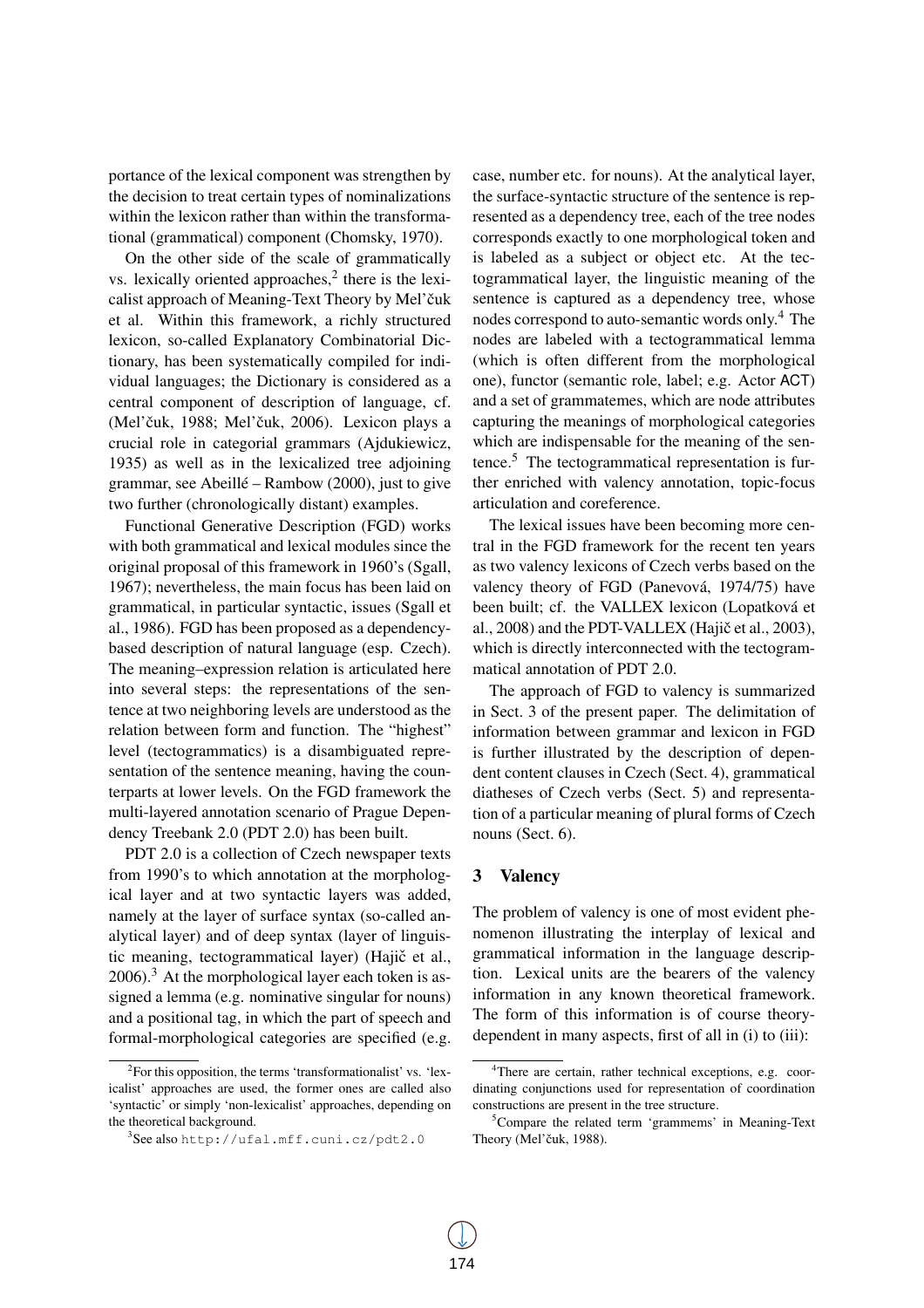- (i) how the criteria for distinguishing of valency and non-valency complementations are determined,
- (ii) how the taxonomy of valency members looks like,
- (iii) how the relation between the deep valency labels (arguments in some frameworks, inner participants in FGD) are reflected (see also Sect. 4).

#### 3.1 Valency approach of FGD

In FGD we use the valency theory presented in Panevová (1974/75; 1994) and Sgall (1998) and in its application in valency dictionaries (VALLEX, PDT-VALLEX). Valency complementations enter the valency frame as an obligatory part of lexical information. The empirically determined set of inner participants (Actor ACT, Patient PAT, Addressee ADDR, Origin ORIG and Effect EFF) and those free modification which were determined as semantically obligatory with the respective verb (by the criterion of grammaticality or by the so-called dialogue test see (Panevová, 1974/75)) are included in the valency frame.

FGD avoids the concept of a wide number of valency positions known, for instance, from the Meaning-Text Model (recently see Apresjan et al. (2010)), where e.g. the verb *vyzvat'* 'to call' has six valency slots, cf. ex. (1). In FGD the valency frame of the corresponding verb *povolat* consists of three slots: ACT(Nom) PAT(Acc) DIR3.

(1) *vyzvat' kogo-libo iz Peterburga v Moskvu po telefonu na soveshchanije* 'to call somebody from Petersburg to Moscow by phone for the meeting'

#### 3.2 Valency in the lexicon and grammar

In FGD functors are defined with respect to their language patterning and to their position in the valency frame (a verb with two valency slots includes ACT and PAT, a verb with three valency slots includes ACT, PAT and its third position is determined according to its semantics). Inner participants are divided into obligatory and optional, this information is a part of the valency frame in the lexicon.

Any grammatical module, whatever its aim is (be it analysis, or generation, or having determinative or declarative character) is based on the combinatorial nature of the verb (as a center of the sentence) with its obligatory valency slots. If the valency requirements are not fulfilled, the sentence is in some sense wrong (either as to its grammaticality or as to its semantic acceptability). The surface deletions are checked by the dialogue test or by the contextual conditions.

## 4 Dependent content clauses in Czech

The next topic concerns the description of dependent content clauses in Czech. Dependent content clauses are object, subject and attributive clauses that express a semantic complementation of the particular governing verb (or noun, these cases are not addressed in the paper).

## 4.1 Dependent content clauses in FGD

Within the valency approach of FGD, dependent content clauses are inner participants of a verb, they (more precisely, main verbs of these clauses) are classified as PAT and EFF with most verbs, less often as ACT and rarely as ADDR or ORIG in the tectogrammatical structure of the sentence according to the PDT 2.0 data.

Dependent content clauses are connected with their governing verbs by subordinating conjunctions or by pronouns and pronominals (cf. ex. (2) and (3)).<sup>6</sup> Pronouns and pronominals are considered as semantically relevant parts of the tectogrammatical sentence structure and thus represented as nodes in the tectogrammatical tree whereas subordinating conjunctions are not. Conjunctions introducing content clauses are listed within the dictionary entry of the particular verb in the PDT-VALLEX, VALLEX as well as in Svozilová et al. (1997).

- (2) *Rozhodl* Decided*.3.sg.pst.anim* REFL, that stays*.3.sg.fut*. *se, zeˇ zustane ˚* . 'He decided to stay.'
- (3) *Otec* Father*.nom.sg.anim* often recounted*.3.sg.pst.anim*, *casto ˇ vyprav´ el, ˇ jak jezd´ıval*.EFF how drove*.3.sg.pst.anim* car*.instr.sg.neut*. *autem.* 'Father often recounted how he drove a car.'

<sup>6</sup>The Czech examples are translated literally first, followed by a standard English translation.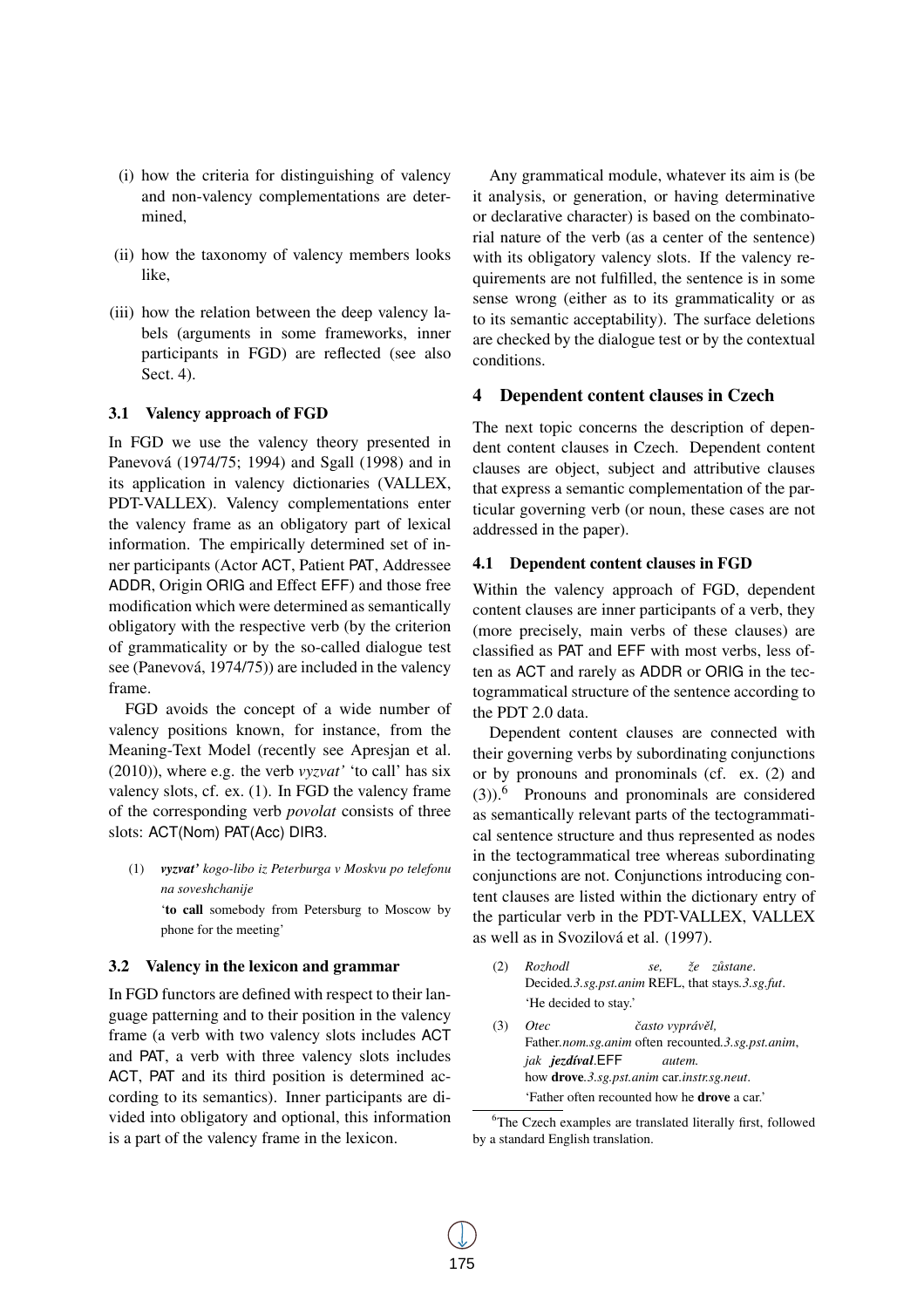## 4.2 Modality in dependent content clauses

Since conjunctions introducing dependent content clauses correspond to the modality expressed by these clauses, it seems to be theoretically more adequate to interconnect the choice of the conjunction with the modality information and to handle it within the grammatical component of the linguistic description. A pilot study based on the valency theory of FGD was carried out by Kettnerová (2008), who suggested a classification of selected Czech verbs of communication into four classes of assertive, interrogative, directive and "neutral" verbs.

Though Kettnerová's approach concerns just verbs of communication (and so do nearly all theoretical studies dealing with dependent content clauses in Czech, e.g. Bauer  $(1965)$ ), Daneš  $(1985)$ , according to our preliminary analysis of dependent content clauses in the tectogrammatical annotation of PDT 2.0 clauses of this type occur with a number of other verbs. Besides verbs of communication, a dependent content clause is governed by verbs classified as verbs of mental actions according to (Lopatková et al., 2008) (e.g. *dočíst se* 'to learn by reading', *přehodnotit* 'to rethink'), further by verbs of "preventing" somebody or oneself from an action (*odradit* 'to discourage', *předejít* 'to prevent') and many other which do not share a common semantic feature (*usilovat* 'to aim', *divit se* 'to be surprised').

## 4.3 Interconnecting lexical and grammatical information

Aiming at an extension of Kettnerová's approach, all the verbs governing a dependent content clause were analyzed in order to find a correspondence between the conjunctions introducing the respective dependent content clause and the modality expressed by this clause. As the dependent content clause is closely related to the meaning of the governing verb, the repertory of modality types of the dependent content clauses and the conjunctions used is mostly restricted:

Most of the analyzed verbs occurred only with a dependent content clause expressing assertive modality; assertive dependent content clauses are mostly introduced by the conjunction  $\zeta e$ <sup>'</sup>that' (less often also by *jestli*, *zda*, *zdali* or *-li* 'whether/if' – see the next paragraph). Substantially fewer verbs governed only either an imperative or an interrogative dependent content clause; imperative clauses are introduced by *aby* or *at'* 'that', the interrogative ones by *jestli*, *zda*, *zdali* or *-li* 'whether/if'. Only with a restricted number of verbs dependent content clauses of more modality types (and thus with several introducing conjunctions) occurred, most of them belong to verbs of communication; $\frac{7}{1}$  the conjunctions corresponded to the modality in the same way as with verbs with dependent content clauses of only a single modality type.

However, since there are semantic nuances in the modality of the dependent content clauses that cannot be described by means of the common inventory of modality types, the inventory has to be extended or revised; cf. ex. (4) and (5) that both are classified as assertive but the difference between them consist in the fact that in the former example the content of the dependent content clause is presented as given and in the latter one as open.

- (4) *Oveˇrˇ´ıme,* Check*.1.pl.fut*, that robot*.nom.sg.anim zeˇ robot m´ıstnost* room*.acc.sg.fem* cleaned up*.3.sg.pst.anim*. *uklidil*. 'We check that the robot had cleaned up the room.'
- (5) *Oveˇrˇ´ıme,* Check*.1.pl.fut*, whether robot*.nom.sg.anim zda robot m´ıstnost* room*.acc.sg.fem* cleaned up*.3.sg.pst.anim*. *uklidil*. 'We check whether the robot had cleaned up the room.'

After a solution for this question is found, at least the following issues have to be discussed before modality of the dependent content clauses is included into the grammatical module of FGD:

- the differences between conjunctions introducing dependent content clauses of a particular modality type have to be determined in a more detailed way,
- the impact of the morphological characteristics of the governing verb on the modality of the dependent content clause should be clarified.

 $7$ They are classified as "neutral" verbs of communication by Kettnerová (2008).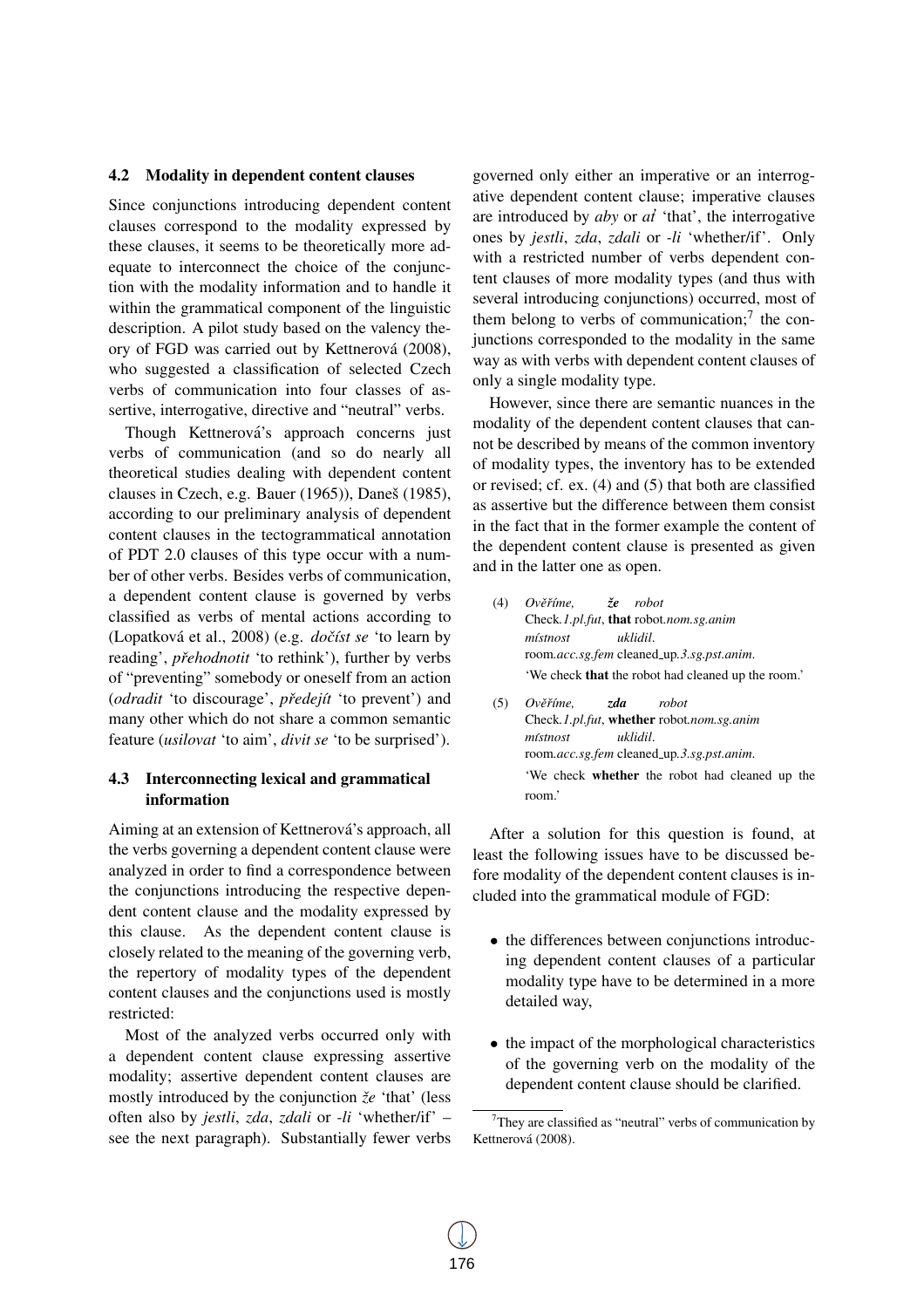### 5 Grammatical diatheses of Czech verbs

The number of the diathesis proposed for the modified version of FGD as well as for the new version of Prague Dependency Treebank (PDT 3.0) was broadened in comparison with the previous version and with the usual view considering namely passivization; see Panevová – Ševčíková (2010). We exemplify bellow three types of grammatical diatheses with their requirements on syntax, morphology and lexicon.

#### 5.1 Passivization

Passivization is commonly described as a construction regularly derived from its active counterpart by a transformation or another type of grammatical rule. However, though this operation is productive, there are some constraints blocking it and requirements how the result of this diathesis looks like. It is very well known that, at least for Czech, passivization cannot be applied for intransitive verbs, moreover it is not applicable for some object-oriented verbs and for reflexive verbs in Czech (ex. (6) to (8), respectively).

- (6) *spat´* sleep*.inf* – is*.3.sg.pres* slept*.nom.sg.neut* – *\*je spano ´* 'to sleep' – 'it is slept'
- (7) *premˇ y´slet ˇ o* think*.inf* about something*.loc.sg.neut* – is*.3.sg.pres neˇcemˇ* – *\*je premˇ y´sleno ˇ* thought*.nom.sg.neut* about something*.loc.sg.neut o neˇcemˇ* 'to think about something' – 'it is thought about something'
- (8) *rozloucit ˇ* say good bye*.inf* REFL – is*.3.sg.pres* REFL *se* – *\*je se rozlouceno ˇ* said good bye*.nom.sg.neut* 'to say good bye' – 'it is said good bye'

There are also constraints on passivization which are lexical dependent: Some verbs having direct object in Accusative cannot be passivized, e.g. *m´ıt* 'to have', *znát* 'to know', *umět* 'to know' at all, with some verbs this constraint concerns only their imperfective form (e.g. *j´ıst* 'to eat', *potkat* 'to meet'). From the other side, the passivization is not restricted only on the verbs with direct object in Accusative (e.g. *věřit komu* 'to believe + Dat', *plýtvat cˇ´ım* 'to waste + Instr', *zabranit ´ cemu ˇ* 'to avoid + Dat').

The operation of passivization is based on the shift of the certain verbal participant to the position of the surface subject. However, reminding the theory of valency in FGD sketched briefly in Sect. 3, which participant is shifted, depends on the type of the verb. Sometimes it is PAT (ex. (9)), with other verbs it is ADDR (ex.  $(10)$ ), or EFF (ex.  $(11)$ ). These constraints and requirements concerning passivization have to be marked in the lexicon.<sup>8</sup>

- (9) *vykopat jamu ´* .PAT dig*.inf* hole*.acc.sg.fem* – hole*.nom.sg.fem* – *jama ´* .PAT *je* is*.3.sg.pres* dug*.nom.sg.fem vykopana ´* 'to dig a hole' – 'the hole is dug'
- (10) *informovat nekoho ˇ* .ADDR inform*.inf* somebody*.acc.sg.anim* about *o neˇcemˇ* something*.loc.sg.neut* – somebody*.nom.sg.anim* – *nekdo ˇ* .ADDR *je* is*.3.sg.pres* about something*.loc.sg.neut o neˇcemˇ*  $\lim$ *formován* informed*.nom.sg.anim* 'to inform somebody about something' – 'somebody is informed about something'
- (11) *O* About earthquake*.loc.sg.neut* wrote*.3.sg.pst.anim*  $z$ *emětřesení napsal repora´zˇ*.EFF report*.acc.sg.fem*. – About earthquake*.loc.sg.neut* – *O zemetˇ resen ˇ ´ı byla* was*.3.sg.pst.fem* written*.nom.sg.fem napsana ´ repora´zˇ*.EFF report*.nom.sg.fem*. 'He wrote a report about an earthquake.' – 'A report was written about the earthquake.'

#### 5.2 Resultative constructions

The other constructions understood as the grammatical category of diathesis are less productive than passivization, but they are produced by a regular grammatical operation, which fact points out to their systemic (grammatical) nature. Resultative constructions display this character in both of their forms: so-called objective (Giger, 2003) and possessive forms. The auxiliary *b*yt 'to be' and passive participle are used for the former type (ex. (12) and

<sup>8</sup>The technical means how to mark this information is left aside here. We can only say that the feature reflecting the relation between the type of the participant and the surface subject must be included in the lexicon.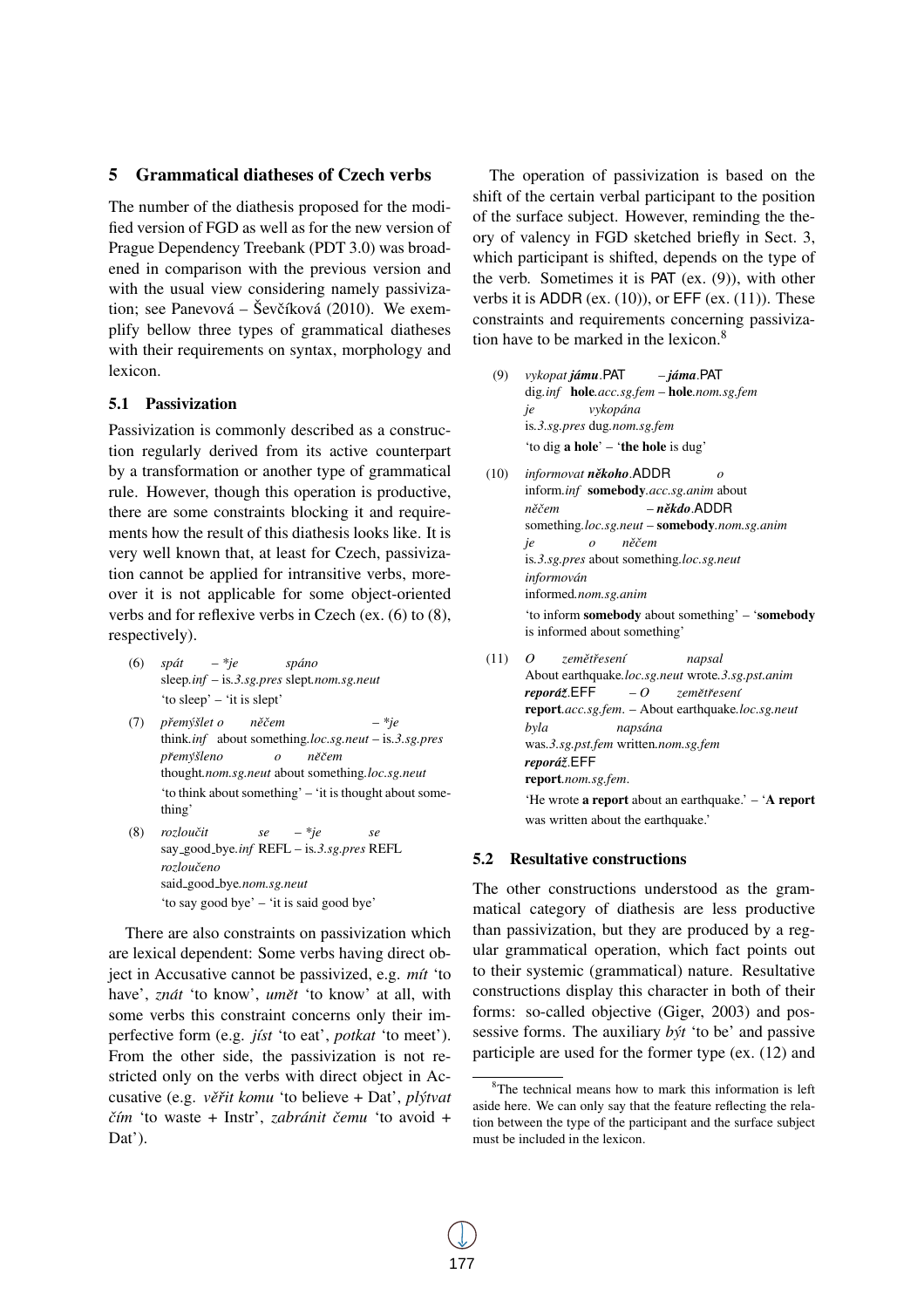(13)); the auxiliary  $m\hat{i}t$  'to have' and passive participle constitute the latter type (ex.  $(14)$ ).<sup>9</sup>

- (12) *Je* Is*.3.sg.pres* opened*.nom.sg.neut*.  $otevřeno.$ 'It is opened.'
- (13) *Je* Is*.3.sg.pres* arranged*.nom.sg.neut*, that  $z$ *ajištěno*,  $\check{z}$  $\epsilon$ *dekan ˇ* dean*.nom.sg.anim* for meeting*.acc.sg.fem na schuzi ˚ prijde. ˇ* come*.3.sg.fut*. 'It is arranged that the dean will come for the meeting.' (14) *Dohodu* Agreement*.acc.sg.fem* about cooperation*.loc.sg.fem o spolupraci ´*
	- *uzˇ* already have*.1.p.presl* signed*.acc.sg.fem*. *mame ´ podepsanu ´* . 'We have an agreement about the cooperation signed.'

The form for objective resultative is ambiguous with the passive form. However, the slight semantic difference is reflected here by the grammateme values passive vs. resultative1 (see Table 1); cf. the ex. (15) and (16):

- (15) *Bylo* Was*.3.sg.pst.neut* proposed*.nom.sg.neut*, that REFL  $navrženo$ *aby se o* about change*.loc.sg.fem* law*.gen.sg.inan zmenˇ eˇ zakona ´ hlasovalo* voted*.3.sg.cond.neut* immediately. *ihned*. 'It was proposed to vote about the change of the law immediately.' (16) *Tento zakon ´ se porˇad´*
- This*.nom.sg.inan* law*.nom.sg.inan* REFL still *pouzˇ´ıva´*, uses*.3.sg.pres*, though was*.3.sg.pst.inan ackoli ˇ byl navrzen ˇ* proposed.nom.sg.inan already long\_time\_ago. *uzˇ davno. ´* 'This law is still used, though it has been proposed long time ago.'

These constructions are rarely used for intransitives and for verbs in imperfective aspect (ex. (17) and (18)) (Načeva Marvanová, 2010). The syntactic rules for the objective resultative are based either on the shift of the PAT into the position of the surface

subject, or on the surface deletion of the PAT. In the possessive form either ACT or ADDR converts into surface subject. $10$  The mark about compatibility of the verb with the resultative meanings (grammateme values resultative1, resultative2) must be introduced into the lexicon, see Table 1.

- (17) *ma´* has*.3.sg.pres* stepped forward*.nom.sg.neut nakroceno ˇ* 'he has stepped forward'
- (18) *Toto* This*.acc.sg.neut* area*.acc.sg.neut* have*.1.pl.pres uzem ´ ´ı mame ´ chran´ eno ˇ* protected*.acc.sg.neut* against floods*.instr.pl.fem*. *pred ˇ povodnemi. ˇ* 'We have this area protected against the flood.'

#### 5.3 Recipient diathesis

The recipient diathesis is a more limited category than the resultativness, see also Daneš  $(1968)$ , Panevová – Ševčíková (2010) and Panevová (in press); however, it is again a result of the syntactic process constituting a recipient paradigm. An ADDR of the verb is shifted to the position of surface subject, the auxiliary verb *dostat* 'to get', marginally *m´ıt* 'to have' with passive participle are used in recipient diathesis (ex. (19)). The semantic features of verbs (such as verb of giving, permitting etc.) are responsible for the applicability of this diathesis rather than the presence of ADDR in the verbal frame (ex. (20)). The mark about a possibility to apply the recipient diathesis will be a part of the lexical information within the respective verbs (see Table 1).

(19) *Pavel* Paul*.nom.sg.anim* got*.3.sg.pst.anim* for *dostal za posudek* review*.acc.sg.inan* payed*.acc.sg.neut*. *zaplaceno*. 'Paul got payed for the review.' (20) *rˇ´ıkal* told*.3.sg.pst.anim* somebody*.dat.sg.anim nekomu ˇ něco* something*.acc.sg.neut* – got*.3.sg.pst.anim* – *\*dostal*  $n \check{\varrho}$ *co* something*.acc.sg.neut* told*.acc.sg.neut reˇ ceno ˇ* 'he told somebody something' – 'he got told something'

<sup>&</sup>lt;sup>9</sup>These constructions studied from the contrastive Slavic view are called "new perfect constructions" by Clancy (2010); see, however, the description of these constructions given by Mathesius (1925).

<sup>&</sup>lt;sup>10</sup>The shift of the ADDR into the subject position is a syntactic operation and it is not connected with the participant shifting; however, the subject has a function of the possessor of the resulting event rather than an agentive role.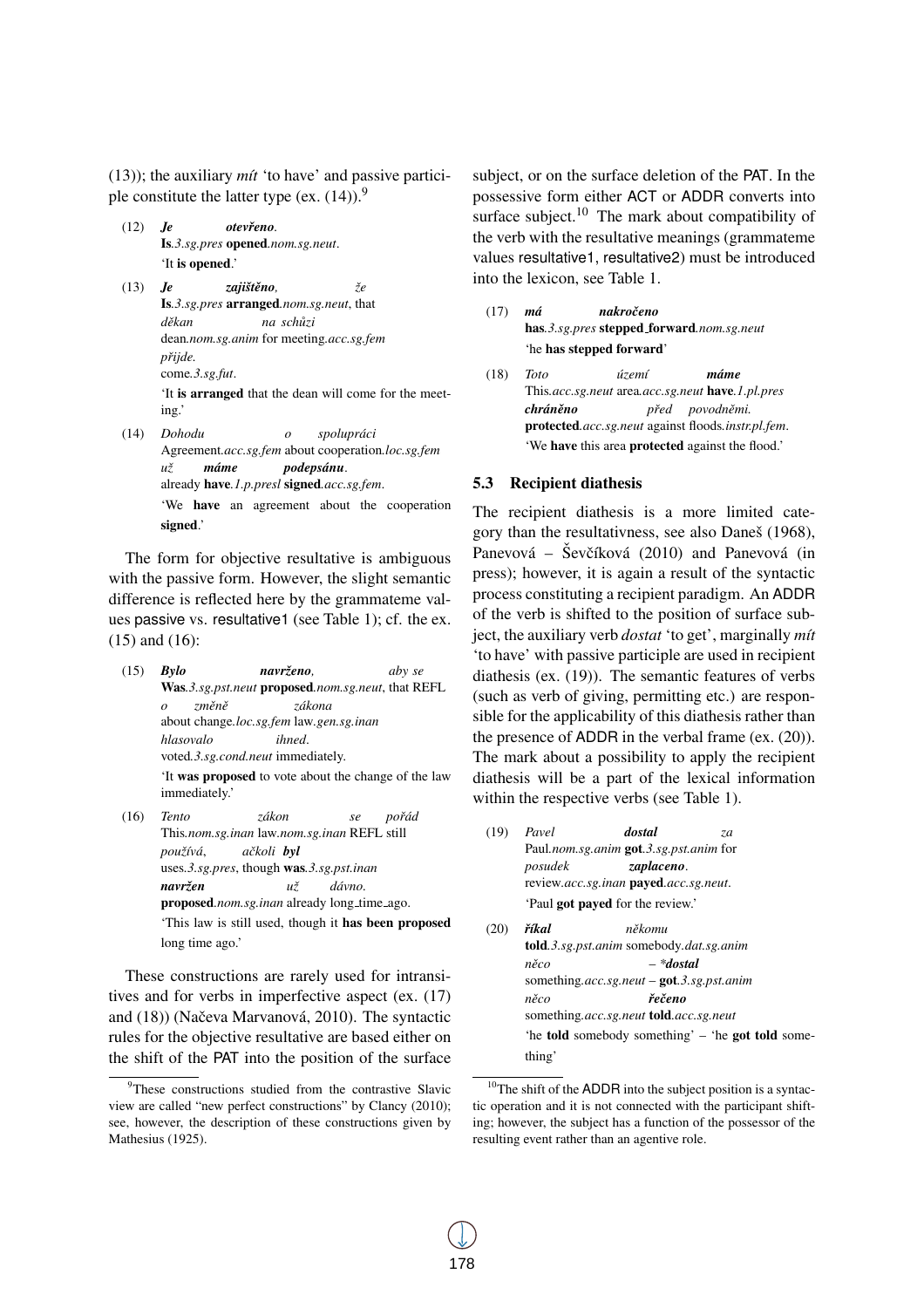| PLATIT-1 'TO PAY-1'       |                                                                           |
|---------------------------|---------------------------------------------------------------------------|
| Formal morphology:        |                                                                           |
| Aspect:                   | processual $(\rightarrow$ complex ZAPLATIT)                               |
| Grammatemes:              | +passive: $PAT^{Sb}$                                                      |
|                           | +resultative1, +resultative2, +recipient                                  |
| Reflexivity:              | cor3                                                                      |
| Reciprocity:              | ACT – ADDR                                                                |
| Valency frame:            | $ACT(Nom) (ADDR(Dat))$ PAT(Acc) (EFF( $od$ +Gen/ $za$ +Acc))              |
| Semantic class:           | exchange                                                                  |
| <b>ŘÍCI-1 'TO TELL-1'</b> |                                                                           |
| Formal morphology:        |                                                                           |
| Aspect:                   | complex ( $\rightarrow$ processual $\check{R}$ IKAT)                      |
| Grammatemes:              | +passive: $EFF^{Sb}$                                                      |
|                           | +resultative1, -resultative2, -recipient                                  |
| Reflexivity:              | cor3                                                                      |
| Reciprocity:              | ACT – ADDR                                                                |
| Valency frame:            | $ACT(Nom)$ ADDR(Dat) (PAT( $o+Loc$ )) EFF(4/V-ind(assert/deliber), imper) |
| Semantic class:           | communication                                                             |

Table 1: Examples of lexical entries in the lexicon – a preliminary proposal

## 5.4 Grammatical diatheses in the lexicon and grammar

The exemplified diatheses belong to the grammatemes in FGD, representing the morphological meanings of specific analytical verbal forms. They differ from fully grammaticalized paradigmatic verbal categories (such as verbal tense or mood) in this respect that they use for their constitution not only morphemic means, but also syntactic operations. Due to this fact they are not applicable for all verbs and for their application a lexical specification in the lexicon is needed as well as general syntactic rules in the grammatical module.

Examples of lexical entries according to the suggestions in Sect. 3 to 5 are given in Table 1. In the Table the following notation is used:

- the number accompanying the lemma delimits the particular meaning of an ambiguous lexical item,

- formal morphological features of the lemma are described by the positional tag,

- processual and complex are the tectogrammatical values of the grammateme aspect corresponding to the imperfective and perfective aspect, respectively; a link to the aspectual counterpart is included,

- +/- with a grammateme value indicate the non/applicability of this value,

- for passive the participant converting into subject of the passive construction (if present) is marked as the upper index,

- resultative1, resultative2, and recipient (objective resultative, possessive resultative, and recipient, respectively) are proposed as the values of selected grammatical diatheses whose non/applicability is expressed with +/-,

- the reflexivity value cor3 means that reflexive binding ACT – ADDR is possible with the verb,

- the reciprocity ACT – ADDR is to be interpreted as indicating that syntactic operation of reciprocity can be applied if ACT and ADDR play both roles in this event,

- as for the valency frame, obligatory participants are without brackets, optional participants are in brackets; the morphemic realization of noun participants in brackets is attached to the functor; the verbal participant filling the role of PAT or EFF is denoted as V with the possible modalities compatible with the verb (assert – factual indicative, deliber – nonfactual indicative, imper – imperative).

## 6 Pair/group meaning of Czech nouns

The last issue that we use to exemplify the interconnection of grammar and lexicon in FGD is related to the category of number of Czech nouns. For this category some "irregularities" occur in their paradigms. The pluralia tantum nouns as *nu˚zky ˇ* 'scissors', *bryle ´* 'glasses' perform the formal deviation – they use the same form (plural) for singular as well as for the plural. They constitute a closed class and the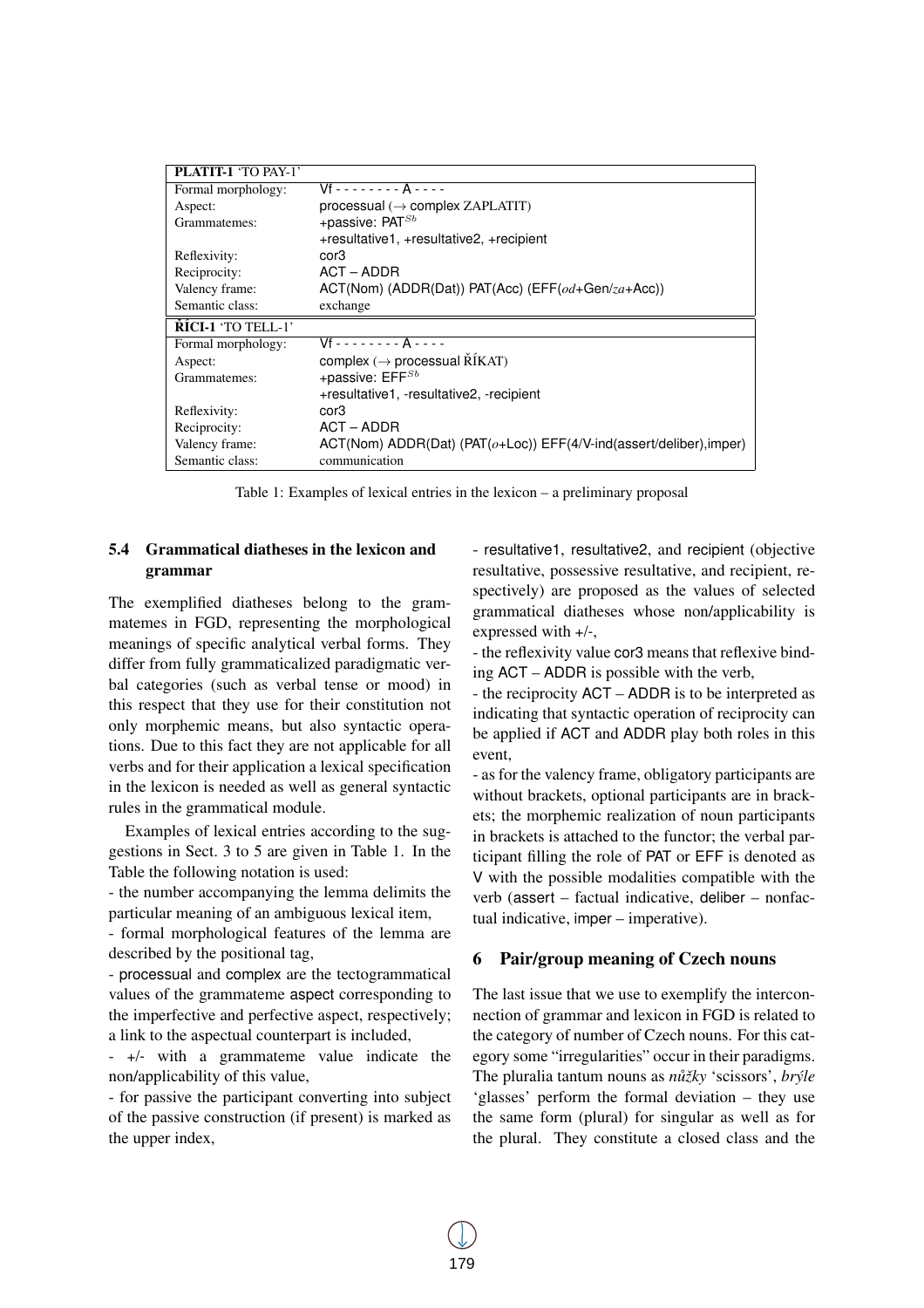feature for their number deviation must be included into the morphological zone of their respective lexical entry. With the nouns denoting collectives such as *listí* 'leaves', *mládež* 'young people' the plural forms are semantically excluded; however, they represent again the closed class, so that their semantic deviation have to be included into the semantic zone of their respective lexical entry as a feature blocking the plural value of the grammateme number in their prototypical usage.

#### 6.1 Nouns with pair/group meaning

There are many nouns in Czech that refer by their plural forms prototypically to a pair or typical group of entities and not just to many of them, which is acknowledged as the 'proper' meaning of plurals in Czech. This is the case for nouns denoting the human body parts occurring in pairs or typical groups (e.g. *ruce* 'hands', *prsty* 'fingers'), nouns denoting clothes and accessories related to these body parts (*ponozky ˇ* 'socks'), further nouns denoting objects used or sold in collections or doses, such as *klice* 'keys' and *sirky* 'matches'.

In contrast to other languages (Corbett, 2000), in Czech the pairs or groups are expressed by common plural forms of these nouns, these nouns are not formally marked for the pair/group meaning. However, the pair/group meaning manifests in the form of the numeral in Czech. When denoting pair(s) or group(s) of entities, the nouns are compatible with so-called set numerals only (cf. *jedny ruce* 'a pair of hands', *patery sirky* 'five boxes of matches'), while if they refer simply to a number of entities, they are accompanied with cardinal numerals (dvě rukavice 'two gloves', *pět sirek* 'five matches').

The primary meaning of the set numerals is to express different sorts of the entities denoted by the noun (cf. *dvoje sklenice – na bílé a červené vino* 'two sets of glasses – for the white and red wine'). However, the same set numerals, if combined with pluralia tantum nouns, express either the amount of single entities (i.e. the same meaning which is expressed by cardinal numerals with most nouns), or the number of sorts, cf. *troje nu˚zky ˇ* 'three types//pieces of scissors'. The set numerals in combination with he nouns which we are interested in in the present paper express the number of pairs or groups; it means that the set numerals are used



Figure 1: Tectogrammatical tree of the sentence *Pověst velke kosmick ´ e mocnosti je v ruk ´ ach jedin ´ eho ´ clov ˇ eka. ˇ* 'Reputation of the big space power is in the hands of a single man.' For each node the tectogrammatical lemma, the functor and the values of the number and typgroup grammatemes are given.

here instead of cardinal numerals while the cardinals combined with these nouns express the number of single entities (cf. *troje boty* 'three pairs of shoes' vs. *tri boty ˇ* 'three shoes').

When considering how to treat the pair/group meaning within the framework of FGD, the fact was of crucial importance that this meaning is still connected with a list of typical pair/group nouns in Czech but not limited to them: If a set numeral cooccurs, the pair/group meaning can be expressed by most Czech concrete nouns, cf. ex.  $(21)$ .<sup>11</sup>

(21) *Najdeme-li* Find*.1.pl.fut*-if two sets big*.acc.pl.fem dvoje velke´ stopy* traces*.acc.pl.fem* and between them*.instr.pl.fem a mezi nimi*

<sup>&</sup>lt;sup>11</sup>Unlike the common co-occurrence of set numerals with nouns for which the pair/group meaning is not frequent, for the above mentioned nouns *ruce* 'hands', *klíče* etc. the 'bare' plural form is commonly interpreted as pair(s)/group(s) and the set numeral is used only if the concrete number of pairs or groups is important.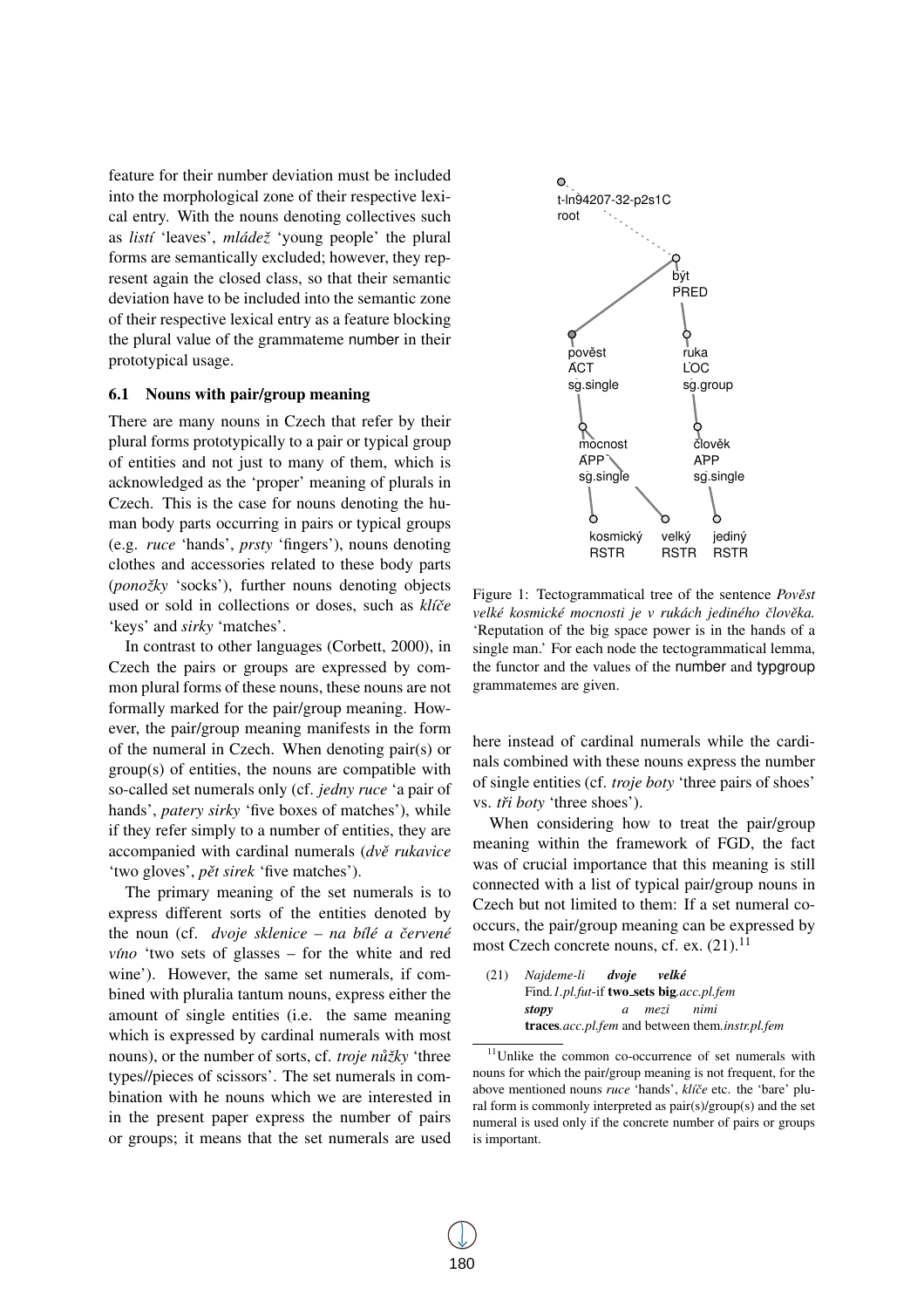*jedny mensˇ´ı*, one set smaller*.acc.pl.fem*, say*.1.pl.fut* REFL: *rekneme ˇ si*: *rodina* family*.nom.sg.fem* on trip*.loc.sg.inan*. *na* výletě. 'If we find two sets of big traces and one set of smaller ones between them, we say: a family on a

6.2 Pair/group meaning as a grammaticalized feature

trip.'

This fact has led us to the decision to treat the pair/group meaning as a grammaticalized category, namely as a special grammatical meaning of the plural forms of nouns (besides the simple plural meaning of several single entities), and to include it into the grammatical component of the description. If we had decided to capture the pair/group meaning as a lexical characteristic, it would have implied to split lexicon entries (at least) of the prototypical pair/group nouns into two entries, an entry with a common singular–plural opposition and an entry for cases in which the plural of the noun denotes pair(s) or group(s); the potential compatibility of the pair/group meaning with other nouns, though, would have remained unsolved. The economy of the lexicon seems to be the main advantage that can be achieved when preferring our solution to the lexicalist one in this particular case.

As a (newly established) grammatical meaning, the pair/group meaning has been introduced as a new grammateme typgroup in the grammatical module of FGD. For this grammateme three values were distinguished: single for noun occurrences denoting a single entity or a simple amount of them, group for cases in which pair(s) or group(s) are denoted, and nr for unresolvable cases.

The typgroup grammateme is closely related to the number grammateme (values sg, pl, nr). The following six combinations of a value of the grammateme number (given at the first position) with a value of the grammateme typgroup (at the second position) are possible according to the pilot manual annotation of the pair/group meaning carried out on the tectogrammatically annotated data of PDT 2.0: sg-single, pl-single, sg-group, pl-group, nr-group, and nr-nr, cf. ex. (22) to (27), respectively, and the tectogrammatical tree in Fig. 1.

- $(22)$ On table*.loc.sg.inan* lies*.3.sg.pres* book*.nom.sg.fem*. *stole lezˇ´ı kniha*.sg-single 'A book lies on the table.'
- $(23)$ On table*.loc.sg.inan* lie*.3.pl.pres* books*.nom.pl.fem*. *stole lezˇ´ı knihy*.pl-single 'The books lie on the table.'
- (24) *Namaloval* Draw*.3.sg.pst.anim* it own*.instr.pl.fem to vlastn´ıma rukama*.sg-group hands*.instr.pl.fem*. 'He draw it by his hands.'
- (25) *Deti, ˇ* Kids*.voc.pl.fem*, take off*.2.pl.imp* REFL *zujte si boty*.pl-group*!* shoes*.acc.pl.fem*! 'Kids, take off your shoes!'
- $(26)$  *Vyčistil* Cleaned*.3.sg.pst.anim* REFL shoes*.acc.pl.fem*. *si boty*.nr-group 'He has cleaned his shoes.'
- (27) *Odnes* Take*.2.sg.imp* shoes*.acc.pl.fem* to repair*.gen.sg.fem*! *boty*.nr-nr *do opravny!* 'Take the shoes to a repair!'

## 7 Conclusions

In the present contribution we tried to illustrate that the balanced interplay between the grammatical and the lexical module of a language description is needed and document it by several concrete examples based on the data from the Czech language. In Sect. 3 the valency was introduced as an issue that must be necessarily included in the lexical entry of particular words; however, the valency is reflected in the grammatical part of the description as well, where the obligatoriness, optionality, surface deletions etc. must be taken into account.

Content clauses as valency slots of a special kind need a special treatment: The verbs governing content clauses classified as PAT or EFF require certain modality in the dependent clause (assertive, imperative, interrogative expressed on the surface by the subordinated conjunctions), only few verbs are compatible with more than one type of modality, e. g. *říci* 'to tell'. These requirements (sometimes modified by morphological categories of the respective governor) are a part of valency information in the lexicon, while the rules for their realization by the conjunctions *zeˇ* , *zda*, *jestli*, *aby*, *at'* are a part of the grammar (Sect. 4).